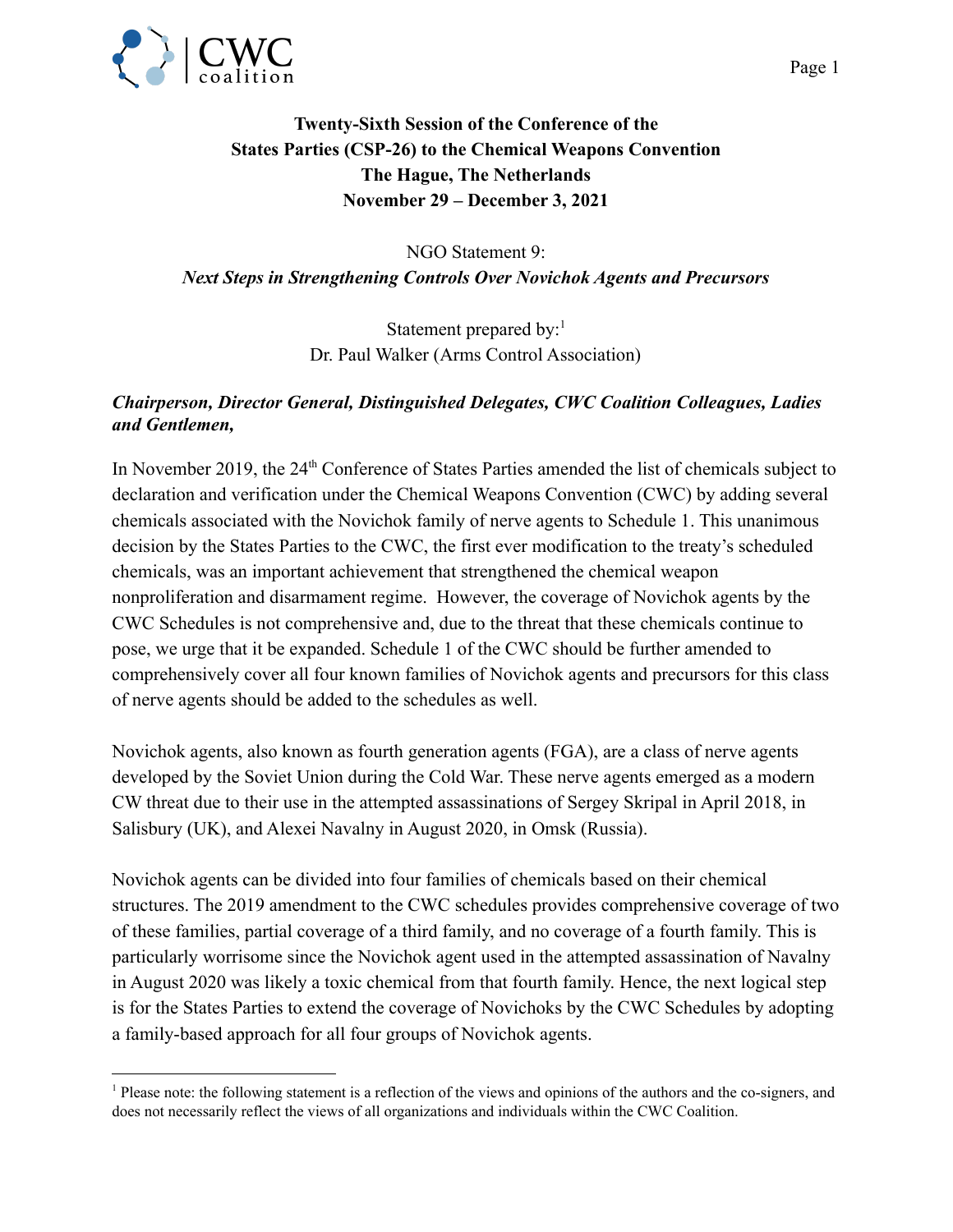

Moreover, the CWC Schedules should be further amended to incorporate the precursors used to produce Novichok agents. Following the Skripal incident the Australia Group added 22 chemicals that could serve as precursors for the production of Novichok agents, including those added to Schedule 1 in 2019. We recommend that States Parties request that the OPCW director-general evaluate the feasibility of adding these Novichok precursors to the CWC schedules, as well as identify the proper schedule to which the precursors should be added, based on the extent of their legitimate uses. To do so, the Director-General should task the Scientific Advisory Board (SAB) with conducting such a study. The Director-General should also ask States Parties to share relevant information with the SAB to support its study on the inclusion of Novichok precursors in the CWC schedules.

Expanding the CWC Schedules to include all four known families of Novichok nerve agents and the precursor chemicals used to produce them would strengthen the treaty and further advance its objective of excluding completely the possibility of the use of chemical weapons.

Thank you for your attention, and I request that this statement be made part of the official CSP published proceedings.

## **Statement Co-Signers\*:**

Gen. (Ret.) Mansour Aburashid, *Chairman of Amman Center for Peace & Development* Lucky Kingsley Amoh-Kodie, *Linx Foundation* Kwame Baah, *Margliz Foundation* Dr. Daniel Esteban, *Consejo Argentino de Relaciones Internacionales (CARI)* Maria J Espona, *ArgIQ (Argentina Information Quality)* Alexander Ghionis, *The Harvard Sussex Program* Kheder Kareem, *International Peace Bureau (IPB)* Mustafa Kibaroglu, *MEF University, Istanbul, Turkey* Daryl G. Kimball, *Executive Director, Arms Control Association* Irene Kornelly, *Chair of Colorado Citizens' Advisory Commission* Kathryn Millett, *Biosecure Ltd* Thomas Kwame Osei, *Farmers Care Foundation*